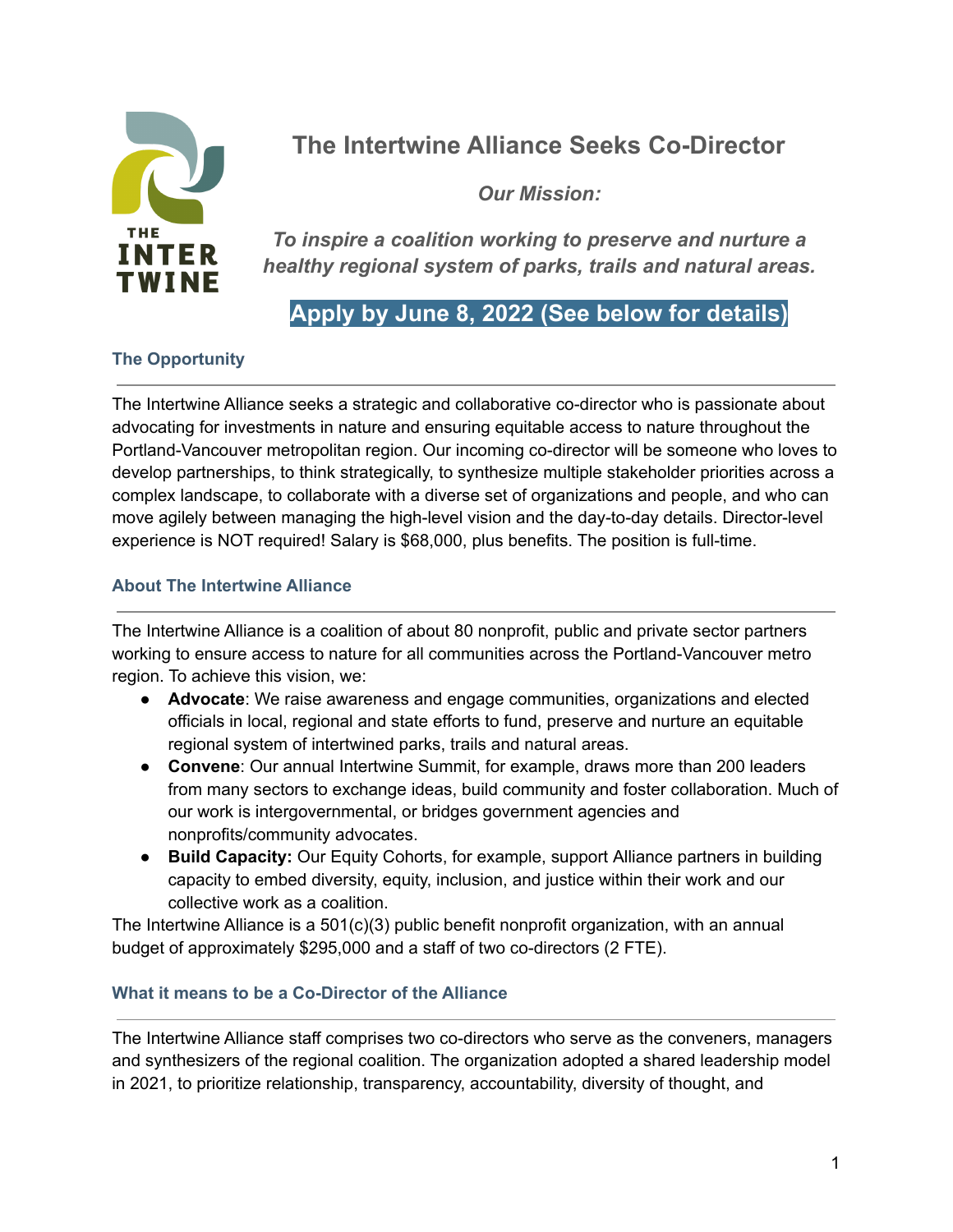collaboration. To achieve these benefits, Intertwine Alliance co-directors share equally the high-level thinking and strategy development for all areas of the organization.

Together, co-directors weave together partners' on-the-ground priorities and needs to identify and understand regional gaps and priorities. They channel the power of a coalition to address those needs through capacity building, advocacy, policy, and collaborative initiatives.

In operation, co-directors serve as leads in different areas of expertise, making them the point of contact in specific areas for the board, partners and the public. Being lead entails establishing timelines, milestones and being responsible for all associated deliverables. As part of a small team, you are responsible for all levels of the organization from visioning to administrative tasks. Diversity, equity, inclusion and justice (DEIJ) values and lenses are embedded in *all* areas of work, as a responsibility of both co-directors.

# **Co-Director Priorities**

This profile highlights the shared roles of leadership, as well as the specific lead areas for the co-director we are seeking.

- **Coalition management:** Lead Alliance strategy with co-director, board of directors, council of public advisors, and partners. Build relationships and nurture the engagement of current and prospective partners and political leaders. Bring a mindset and skill set of collaboration, innovation and accountability.
- **Advancing Equity:** Work with communities of color, low-income communities and conservation partners to advance a shared vision for equitable access to nature and generate just investments. Work with The Intertwine Alliance board and co-director to create a multicultural, inclusive, safe and welcoming workplace and coalition.
- **● Financial Management:** This co-director serves as lead on fiscal oversight, including budgeting, forecasting, reporting, cash-flow management and managing the board finance committee.
- **● Strengthening Financial Sustainability/Grant Management:** In cooperation with the board of directors and co-director, raise resources necessary to support, implement and sustain The Intertwine Alliance's mission and growth. This co-director's primary fundraising focus will be on developing and managing grants.
- **● Equity & Inclusion Cohort Program:** Lead and manage the program to serve as a DEIJ capacity building resource to create a more inclusive regional environmental movement.
- **Regional Conservation Strategy**: Advance equitable implementation in collaboration with partners.
- **Intertwine Summit**: Manage and facilitate the annual Intertwine Summit planning committee of about 15 partners to develop the theme and content. Co-directors will share lead for logistical planning of the annual Intertwine Summit.
- **Policy & Strategy**: Help drive the vision for what we prioritize in our policy efforts. Complete all work with a lense for the policy opportunities and impacts.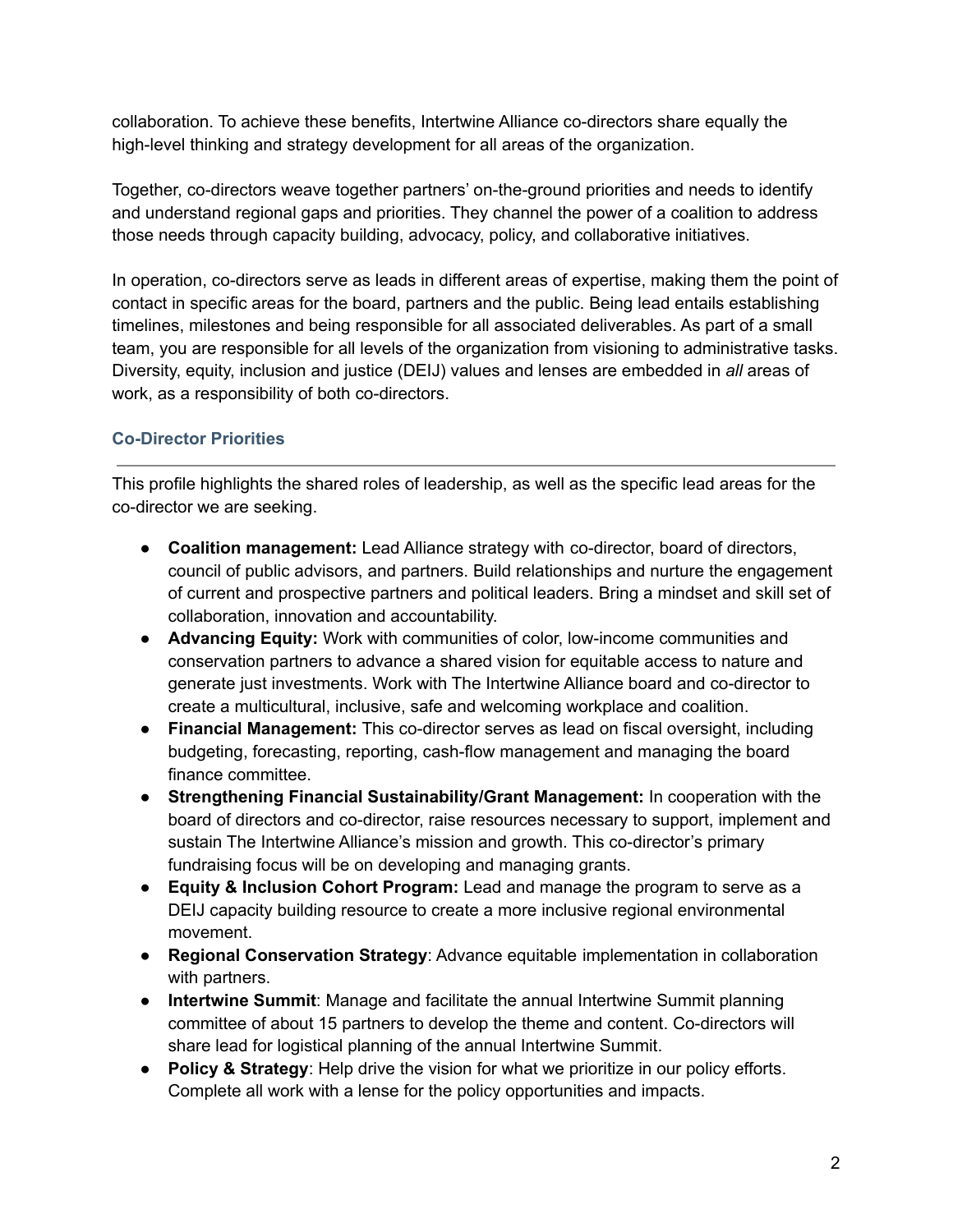#### **Co-Director Profile**

#### **Required Capabilities**

- **● Collaboration:** Ability and interest to work as a leadership team with a co-director
- **● Strategic Thinker:** Ability to weave together partner priorities into regional opportunities that fill a need. Can move between big-picture vision and details, as co-directors are the only staff and do it all.
- **Relationship Building**: A track record of building relationships and developing trust across a variety of stakeholder groups including nonprofits representing communities of color, low-income communities, environmental justice groups, government and corporate partners.
- **Diversity, Equity, Inclusion and Justice**: Strong equity lens and intersectional analysis; understand the impact of systems of power, privilege and oppression. Able to operationalize DEIJ within practices, policies, structures and initiatives.
- **● Financial Management:** Ability or experience in fiscal and budget management of nonprofit organizations, or related experience.
- **● Facilitation:** Ability to plan and lead group processes. Understand power dynamics and have the ability to center diverse and marginalized voices.

#### **Preferred Capabilities**

- Experience interacting with communities of color and low-income communities and understanding their lived experience and concerns
- Experience working with coalitions, networks, or other multi-stakeholder collaboratives
- Understanding of the intersectionality between housing, transportation, environmental justice
- Experience working in the environmental sector and/or environmental justice spaces
- Connections with current and potential Intertwine Alliance partners throughout the metropolitan region, including organizations representing communities of color, low-income communities, nonprofits and local governments
- Experience working with elected officials and/or on issue campaigns
- Ability to inspire and develop policy and program innovation on a regional scale
- Knowledge of nonprofit board development and engagement
- Ability to see creative and innovative opportunities in grants

#### **Compensation and Work Environment**

- **Salary and benefits**: Salary is \$68,000 for this full-time (40 hours per week), exempt position. Benefits include health and dental insurance stipend, IRA contribution (3% of wages), 8 hours PTO accrued monthly, 10 paid holidays annually, and 10 days of sick leave annually.
- **● Reports to:** Board President on behalf of the Board of Directors
- **● Accountable to**: Co-Director and coalition partners